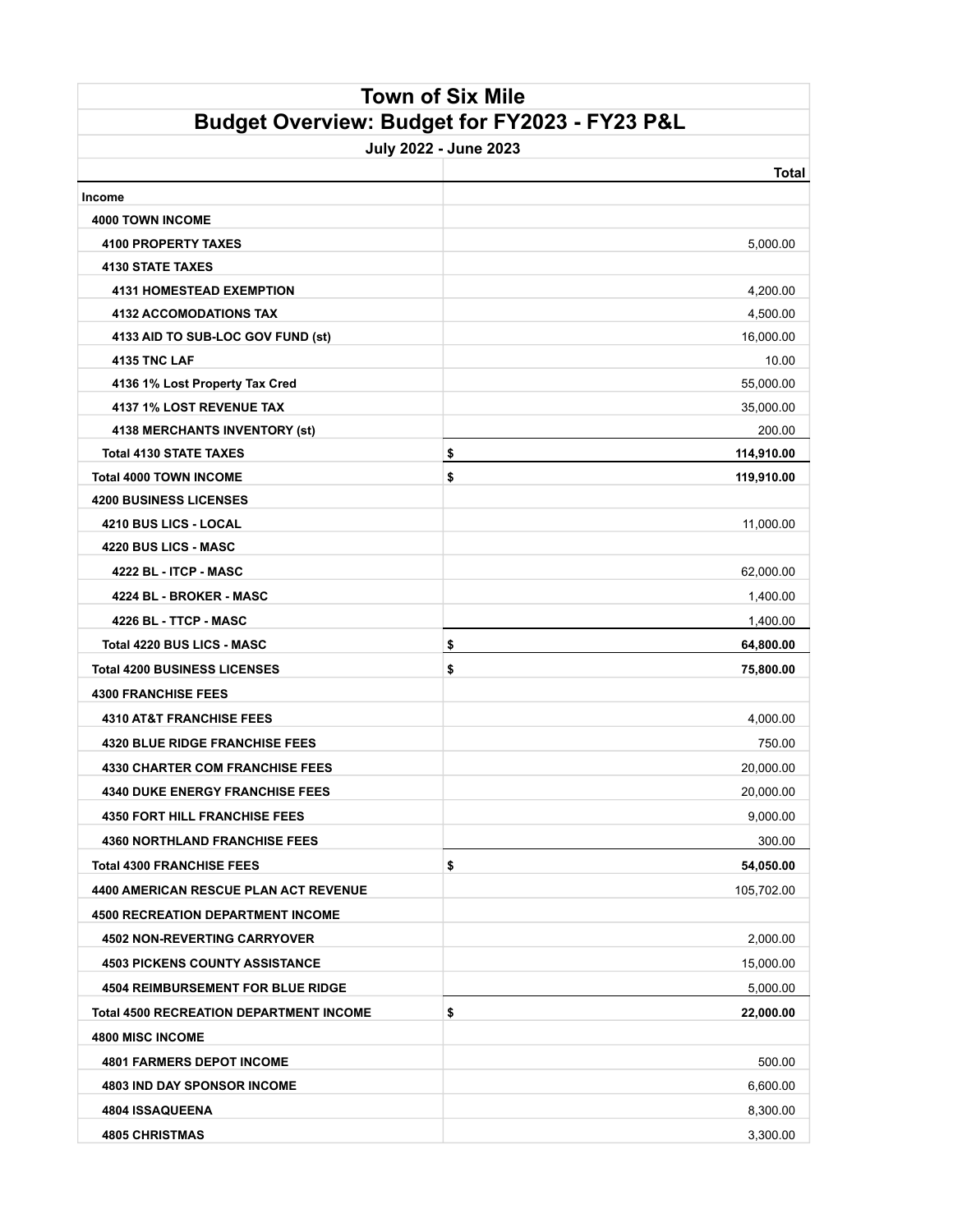| <b>4807 HALLOWEEN</b>                           | 750.00           |
|-------------------------------------------------|------------------|
| <b>4850 COMMUNITY BLDG RENTAL INC</b>           | 2,000.00         |
| <b>4851 BANK BUILDING INCOME</b>                | 10,500.00        |
| 4852 BUILDING RENTAL INCOME 102 S MAIN          | 12,600.00        |
| <b>4853 UTILITIES FOR RW&amp;B</b>              | 5,000.00         |
| <b>4898 MISCELLANEOUS INCOME</b>                | 750.00           |
| <b>Total 4800 MISC INCOME</b>                   | \$<br>50,300.00  |
| <b>4900 RECREATION DIRECT ASSIST FUND</b>       |                  |
| <b>4911 PARD BUDGET CROSSOVER</b>               | 25,948.00        |
| <b>Total 4900 RECREATION DIRECT ASSIST FUND</b> | \$<br>25,948.00  |
| <b>4950 INTEREST INCOME</b>                     |                  |
| <b>4951 INT GEN MONEY MARKET ACCTS</b>          | 3,500.00         |
| <b>Total 4950 INTEREST INCOME</b>               | \$<br>3,500.00   |
| <b>Total Income</b>                             | \$<br>457,210.00 |
| <b>Gross Profit</b>                             | \$<br>457,210.00 |
| <b>Expenses</b>                                 |                  |
| 5000 ADMINISTRATION                             |                  |
| <b>5001 COMPENSATION</b>                        |                  |
| 5002 CLERK SALARY                               | 40,091.00        |
| <b>5003 CLERK ASSISTANT SAL</b>                 | 11,440.00        |
| 5004 COUNCIL-SALARY                             | 4,000.00         |
| 5007 MAYOR-STIPEND                              | 2,000.00         |
| 5008 ZONING ADMIN.                              | 2,000.00         |
| <b>Total 5001 COMPENSATION</b>                  | \$<br>59,531.00  |
| <b>5010 FARMERS MARKET MANAGER</b>              | 750.00           |
| <b>5021 ER HEALTH INSURANCE</b>                 | 8,000.00         |
| <b>5022 WORKERS COMPENSATION</b>                | 2,000.00         |
| 5024 PROPERTY/LIABILITY                         | 5,000.00         |
| <b>5030 OFFICE-EQUIPMENT</b>                    |                  |
| 5031 OFFICE -COPIER                             | 600.00           |
| 5031B OFFICE-COMPUTER                           | 1,000.00         |
| 5031C OFFICE-WEBSITE/QB EXP                     | 2,100.00         |
| <b>Total 5030 OFFICE-EQUIPMENT</b>              | \$<br>3,700.00   |
| <b>5032 ADM GENERAL SUPPLIES</b>                | 1,750.00         |
| <b>5034 JANITORIAL SERVICES</b>                 | 3,750.00         |
| 5035 APPRECIATION GIFT                          | 550.00           |
| 5036 DUES/SUBSCRIPTIONS - ADM                   | 500.00           |
| <b>5037 ADVERTISING EXPENSE</b>                 | 500.00           |
| 5040 UTILITIES - ADM                            |                  |
| 5042 NATURAL GAS (HEATING)                      | 2,000.00         |
| 5043 ELECTRICITY - ADM                          | 9,750.00         |
| <b>5044 TOWN TELEPHONE</b>                      | 3,900.00         |
| 5047 EXTERMINATING BLDG.                        | 500.00           |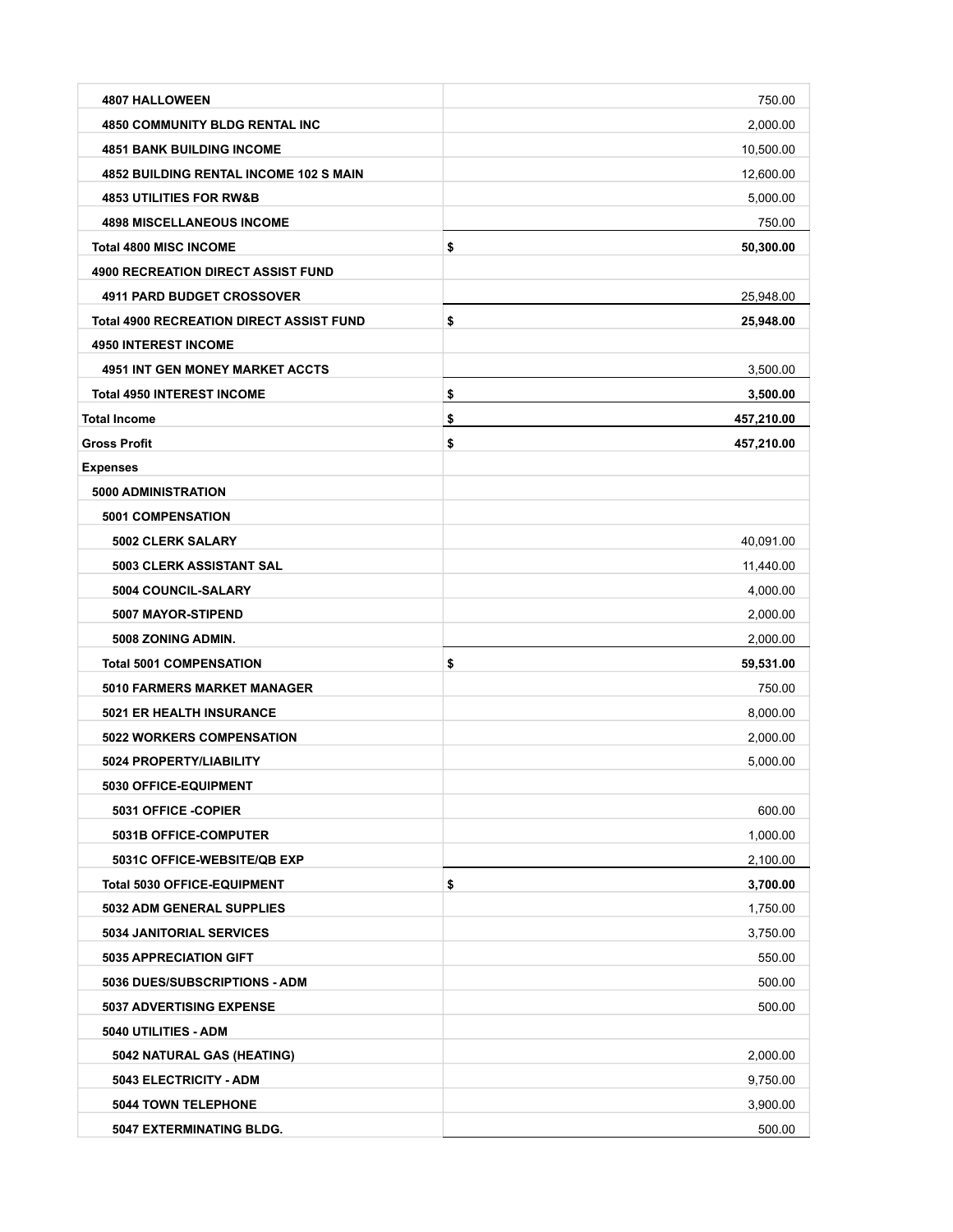| <b>Total 5040 UTILITIES - ADM</b>               | \$<br>16,150.00 |
|-------------------------------------------------|-----------------|
| <b>5050 GROUNDS MAINTENANCE</b>                 |                 |
| <b>5054 LANDSCAPING WATER EXP</b>               | 1,000.00        |
| <b>Total 5050 GROUNDS MAINTENANCE</b>           | \$<br>1,000.00  |
| <b>5060 PCMA EXPENSES</b>                       |                 |
| 5061 PCMA-DUES                                  | 250.00          |
| <b>5063 PCMA ANNUAL BANQUET EXP</b>             | 300.00          |
| <b>Total 5060 PCMA EXPENSES</b>                 | \$<br>550.00    |
| 5064 SC MUNICIPAL ASSOC. DUES                   | 350.00          |
| <b>5065 CONTRIBUTIONS</b>                       |                 |
| <b>5066 HELPING HANDS</b>                       | 200.00          |
| <b>5068 VOL FIREMAN DONATION FUND</b>           | 500.00          |
| <b>5069 SCHOOLS CONTRIBUTIONS</b>               | 250.00          |
| <b>5069B MEALS ON WHEELS</b>                    | 1,200.00        |
| <b>Total 5065 CONTRIBUTIONS</b>                 | \$<br>2,150.00  |
| 5070 PROFESSIONAL FEES                          |                 |
| 5071 ATTORNEY                                   | 6,000.00        |
| <b>5074 ACCOUNTING FEES</b>                     | 4,000.00        |
| 5076 AUDITOR                                    | 7,500.00        |
| <b>5078 CLEMSON CHAMBER OF COMMERCE</b>         | 150.00          |
| <b>Total 5070 PROFESSIONAL FEES</b>             | \$<br>17,650.00 |
| <b>5080 ADM REPAIRS &amp; MAINTENANCE</b>       |                 |
| 5085 R&M - GENERAL - ADM                        | 4,150.00        |
| <b>5088 CONTINGENCY FUND</b>                    | 5,159.00        |
| <b>Total 5080 ADM REPAIRS &amp; MAINTENANCE</b> | \$<br>9,309.00  |
| <b>5090 ADM TRAINING &amp; EDUCATION</b>        |                 |
| <b>5092 CLERK'S TRAINING</b>                    | 1,100.00        |
| <b>5094 COUNCIL TRAINING</b>                    | 500.00          |
| Total 5090 ADM TRAINING & EDUCATION             | \$<br>1,600.00  |
| <b>5120 FARMERS DEPOT EXPENSES</b>              | 920.00          |
| <b>5130 CHRISTMAS EXPENSES</b>                  |                 |
| 5133 POWER & ST DECORATIONS                     | 750.00          |
| 5134 CHRISTMAS CELEBRATION                      | 10,650.00       |
| <b>5135 FIREMAN APPRECIATION</b>                | 1,000.00        |
| <b>Total 5130 CHRISTMAS EXPENSES</b>            | \$<br>12,400.00 |
| 5140 ISSAQUEENA FESTIVAL                        | 11,100.00       |
| <b>5141 HALLOWEEN FESTIVAL</b>                  | 1,000.00        |
| 5142 IND DAY EXPENSES                           | 12,100.00       |
| <b>5160 PLANNING COMMISSION</b>                 | 400.00          |
| <b>5170 ADM CAPITAL EXPENDITURES</b>            | 10,000.00       |
| <b>5222 ADM MISCELLANEOUS</b>                   | 500.00          |
| 5222A ADM-TRAVEL                                | 2,500.00        |
| <b>Total 5222 ADM MISCELLANEOUS</b>             | \$<br>3,000.00  |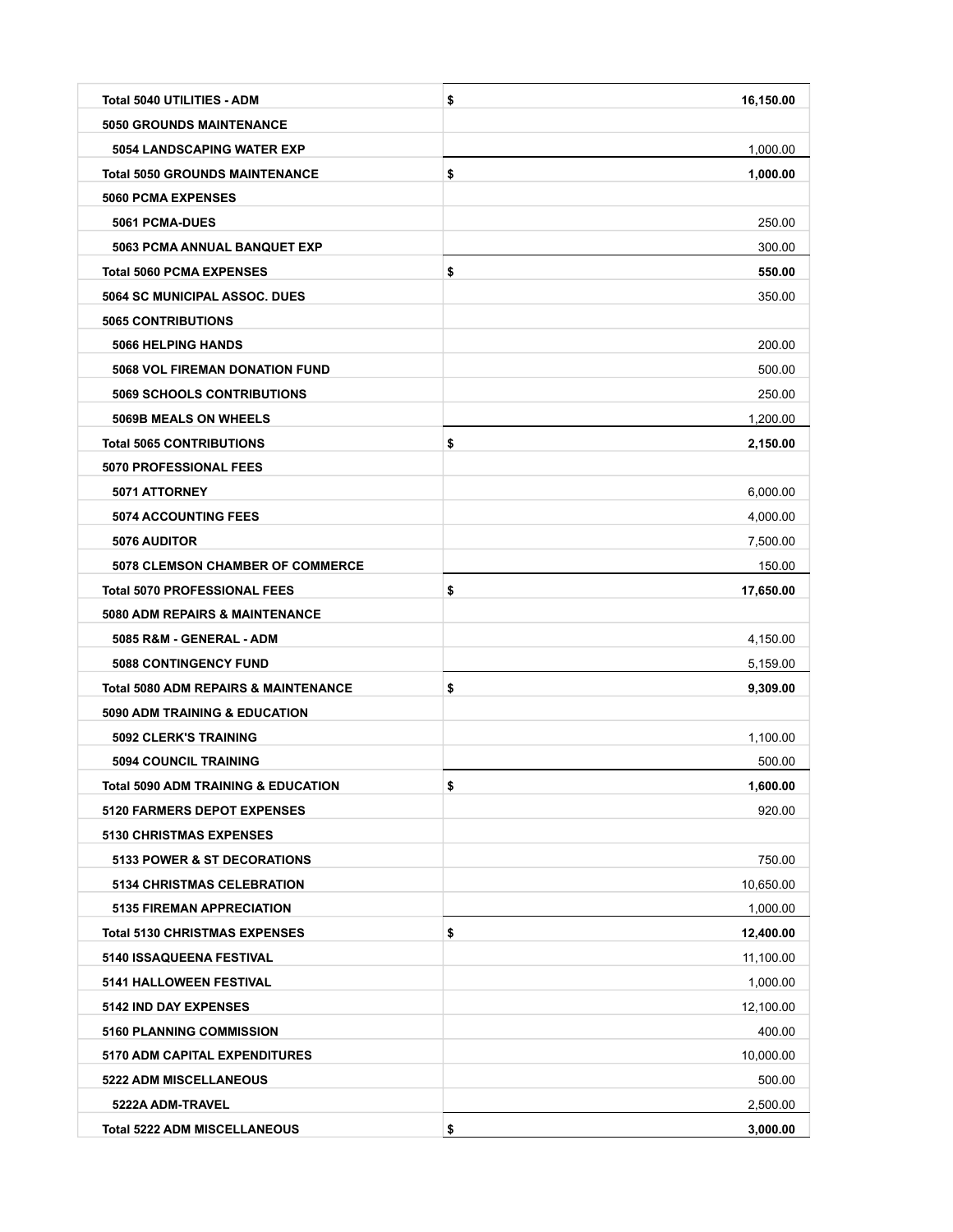| <b>5400 AMERICAN RESCUE PLAN ACT EXPENSES</b><br>5401 ARPA BCNW<br><b>5402 ARPA COMMUNITY PARK</b><br><b>Total 5400 AMERICAN RESCUE PLAN ACT EXPENSES</b><br>\$<br><b>6500 SANITATION DEPARTMENT</b><br><b>6502 TRASH COLLECTION</b><br><b>6504 CURBSIDE RECYCLING FEES</b><br><b>Total 6500 SANITATION DEPARTMENT</b><br>\$<br><b>7000 RECREATION DEPARTMENT</b><br><b>7003 RECREATION DIRECTOR SALARY</b><br><b>7005 REC MAINTENANCE-LABOR</b><br><b>7032 REC GENERAL SUPPLIES</b><br><b>7089 CAPITAL EXPENDITURES</b><br><b>Total 7000 RECREATION DEPARTMENT</b><br>\$<br><b>7040 REC UTILITIES</b><br><b>7041 PARKING LOT LIGHTS ACCT# 99198003</b><br><b>7042 WALKING TRAIL LIGHTS/PICNIC SHELTER</b><br>ACCT#99198001<br>7043 STADIUM LIGHTS ACCT#99198002<br>7045 SOFTBALL FIELD LIGHTS ACCT#99198004<br>7046 SITE TRACTOR SHED ACCT# 99198005<br><b>7054 WATER/IRRIGATION</b><br><b>Total 7040 REC UTILITIES</b><br>\$<br><b>7910 PARD GRANT EXPENSE</b><br>8000 HIGHWAYS & STREETS DEPT<br><b>8100 STREET LIGHTS</b><br><b>8200 STREET/GROUND MAINTENANCE</b><br>8200A STREET PEST CONTROL<br>\$<br><b>Total 8200 STREET/GROUND MAINTENANCE</b><br><b>8500 SUBDIVISION UTILITIES</b> | 15,702.00<br>90,000.00<br>105,702.00<br>18,000.00<br>6,000.00<br>24,000.00<br>19,000.00<br>250.00<br>9,000.00<br>15,000.00<br>43,250.00<br>1,300.00<br>2.000.00<br>2,750.00 |
|-----------------------------------------------------------------------------------------------------------------------------------------------------------------------------------------------------------------------------------------------------------------------------------------------------------------------------------------------------------------------------------------------------------------------------------------------------------------------------------------------------------------------------------------------------------------------------------------------------------------------------------------------------------------------------------------------------------------------------------------------------------------------------------------------------------------------------------------------------------------------------------------------------------------------------------------------------------------------------------------------------------------------------------------------------------------------------------------------------------------------------------------------------------------------------------------------|-----------------------------------------------------------------------------------------------------------------------------------------------------------------------------|
|                                                                                                                                                                                                                                                                                                                                                                                                                                                                                                                                                                                                                                                                                                                                                                                                                                                                                                                                                                                                                                                                                                                                                                                               |                                                                                                                                                                             |
|                                                                                                                                                                                                                                                                                                                                                                                                                                                                                                                                                                                                                                                                                                                                                                                                                                                                                                                                                                                                                                                                                                                                                                                               |                                                                                                                                                                             |
|                                                                                                                                                                                                                                                                                                                                                                                                                                                                                                                                                                                                                                                                                                                                                                                                                                                                                                                                                                                                                                                                                                                                                                                               |                                                                                                                                                                             |
|                                                                                                                                                                                                                                                                                                                                                                                                                                                                                                                                                                                                                                                                                                                                                                                                                                                                                                                                                                                                                                                                                                                                                                                               |                                                                                                                                                                             |
|                                                                                                                                                                                                                                                                                                                                                                                                                                                                                                                                                                                                                                                                                                                                                                                                                                                                                                                                                                                                                                                                                                                                                                                               |                                                                                                                                                                             |
|                                                                                                                                                                                                                                                                                                                                                                                                                                                                                                                                                                                                                                                                                                                                                                                                                                                                                                                                                                                                                                                                                                                                                                                               |                                                                                                                                                                             |
|                                                                                                                                                                                                                                                                                                                                                                                                                                                                                                                                                                                                                                                                                                                                                                                                                                                                                                                                                                                                                                                                                                                                                                                               |                                                                                                                                                                             |
|                                                                                                                                                                                                                                                                                                                                                                                                                                                                                                                                                                                                                                                                                                                                                                                                                                                                                                                                                                                                                                                                                                                                                                                               |                                                                                                                                                                             |
|                                                                                                                                                                                                                                                                                                                                                                                                                                                                                                                                                                                                                                                                                                                                                                                                                                                                                                                                                                                                                                                                                                                                                                                               |                                                                                                                                                                             |
|                                                                                                                                                                                                                                                                                                                                                                                                                                                                                                                                                                                                                                                                                                                                                                                                                                                                                                                                                                                                                                                                                                                                                                                               |                                                                                                                                                                             |
|                                                                                                                                                                                                                                                                                                                                                                                                                                                                                                                                                                                                                                                                                                                                                                                                                                                                                                                                                                                                                                                                                                                                                                                               |                                                                                                                                                                             |
|                                                                                                                                                                                                                                                                                                                                                                                                                                                                                                                                                                                                                                                                                                                                                                                                                                                                                                                                                                                                                                                                                                                                                                                               |                                                                                                                                                                             |
|                                                                                                                                                                                                                                                                                                                                                                                                                                                                                                                                                                                                                                                                                                                                                                                                                                                                                                                                                                                                                                                                                                                                                                                               |                                                                                                                                                                             |
|                                                                                                                                                                                                                                                                                                                                                                                                                                                                                                                                                                                                                                                                                                                                                                                                                                                                                                                                                                                                                                                                                                                                                                                               |                                                                                                                                                                             |
|                                                                                                                                                                                                                                                                                                                                                                                                                                                                                                                                                                                                                                                                                                                                                                                                                                                                                                                                                                                                                                                                                                                                                                                               |                                                                                                                                                                             |
|                                                                                                                                                                                                                                                                                                                                                                                                                                                                                                                                                                                                                                                                                                                                                                                                                                                                                                                                                                                                                                                                                                                                                                                               |                                                                                                                                                                             |
|                                                                                                                                                                                                                                                                                                                                                                                                                                                                                                                                                                                                                                                                                                                                                                                                                                                                                                                                                                                                                                                                                                                                                                                               |                                                                                                                                                                             |
|                                                                                                                                                                                                                                                                                                                                                                                                                                                                                                                                                                                                                                                                                                                                                                                                                                                                                                                                                                                                                                                                                                                                                                                               |                                                                                                                                                                             |
|                                                                                                                                                                                                                                                                                                                                                                                                                                                                                                                                                                                                                                                                                                                                                                                                                                                                                                                                                                                                                                                                                                                                                                                               | 800.00                                                                                                                                                                      |
|                                                                                                                                                                                                                                                                                                                                                                                                                                                                                                                                                                                                                                                                                                                                                                                                                                                                                                                                                                                                                                                                                                                                                                                               | 400.00                                                                                                                                                                      |
|                                                                                                                                                                                                                                                                                                                                                                                                                                                                                                                                                                                                                                                                                                                                                                                                                                                                                                                                                                                                                                                                                                                                                                                               | 1,000.00                                                                                                                                                                    |
|                                                                                                                                                                                                                                                                                                                                                                                                                                                                                                                                                                                                                                                                                                                                                                                                                                                                                                                                                                                                                                                                                                                                                                                               | 8,250.00                                                                                                                                                                    |
|                                                                                                                                                                                                                                                                                                                                                                                                                                                                                                                                                                                                                                                                                                                                                                                                                                                                                                                                                                                                                                                                                                                                                                                               | 25,948.00                                                                                                                                                                   |
|                                                                                                                                                                                                                                                                                                                                                                                                                                                                                                                                                                                                                                                                                                                                                                                                                                                                                                                                                                                                                                                                                                                                                                                               |                                                                                                                                                                             |
|                                                                                                                                                                                                                                                                                                                                                                                                                                                                                                                                                                                                                                                                                                                                                                                                                                                                                                                                                                                                                                                                                                                                                                                               | 26,000.00                                                                                                                                                                   |
|                                                                                                                                                                                                                                                                                                                                                                                                                                                                                                                                                                                                                                                                                                                                                                                                                                                                                                                                                                                                                                                                                                                                                                                               | 14,000.00                                                                                                                                                                   |
|                                                                                                                                                                                                                                                                                                                                                                                                                                                                                                                                                                                                                                                                                                                                                                                                                                                                                                                                                                                                                                                                                                                                                                                               | 1,000.00                                                                                                                                                                    |
|                                                                                                                                                                                                                                                                                                                                                                                                                                                                                                                                                                                                                                                                                                                                                                                                                                                                                                                                                                                                                                                                                                                                                                                               | 15,000.00                                                                                                                                                                   |
|                                                                                                                                                                                                                                                                                                                                                                                                                                                                                                                                                                                                                                                                                                                                                                                                                                                                                                                                                                                                                                                                                                                                                                                               |                                                                                                                                                                             |
| 8501 DOWNTOWN PARK RESTROOMS                                                                                                                                                                                                                                                                                                                                                                                                                                                                                                                                                                                                                                                                                                                                                                                                                                                                                                                                                                                                                                                                                                                                                                  | 500.00                                                                                                                                                                      |
| 8502 BRECKENRIDGE-FLOOD LIGHTS                                                                                                                                                                                                                                                                                                                                                                                                                                                                                                                                                                                                                                                                                                                                                                                                                                                                                                                                                                                                                                                                                                                                                                | 300.00                                                                                                                                                                      |
| 8504 EDENS ESTATE SUBDIVISION                                                                                                                                                                                                                                                                                                                                                                                                                                                                                                                                                                                                                                                                                                                                                                                                                                                                                                                                                                                                                                                                                                                                                                 | 200.00                                                                                                                                                                      |
| <b>Total 8500 SUBDIVISION UTILITIES</b><br>\$                                                                                                                                                                                                                                                                                                                                                                                                                                                                                                                                                                                                                                                                                                                                                                                                                                                                                                                                                                                                                                                                                                                                                 | 1,000.00                                                                                                                                                                    |
| \$<br>Total 8000 HIGHWAYS & STREETS DEPT                                                                                                                                                                                                                                                                                                                                                                                                                                                                                                                                                                                                                                                                                                                                                                                                                                                                                                                                                                                                                                                                                                                                                      | 42,000.00                                                                                                                                                                   |
| 8600 DOWNTOWN DEVELOPMENT                                                                                                                                                                                                                                                                                                                                                                                                                                                                                                                                                                                                                                                                                                                                                                                                                                                                                                                                                                                                                                                                                                                                                                     | 250.00                                                                                                                                                                      |
| <b>P/R EXPENSES</b>                                                                                                                                                                                                                                                                                                                                                                                                                                                                                                                                                                                                                                                                                                                                                                                                                                                                                                                                                                                                                                                                                                                                                                           |                                                                                                                                                                             |
| ER RETIREMENT PAYABLE                                                                                                                                                                                                                                                                                                                                                                                                                                                                                                                                                                                                                                                                                                                                                                                                                                                                                                                                                                                                                                                                                                                                                                         | 15,600.00                                                                                                                                                                   |
| \$<br><b>Total P/R EXPENSES</b>                                                                                                                                                                                                                                                                                                                                                                                                                                                                                                                                                                                                                                                                                                                                                                                                                                                                                                                                                                                                                                                                                                                                                               | 15,600.00                                                                                                                                                                   |
| <b>P/R LIABILITIES-1</b>                                                                                                                                                                                                                                                                                                                                                                                                                                                                                                                                                                                                                                                                                                                                                                                                                                                                                                                                                                                                                                                                                                                                                                      | 500.00                                                                                                                                                                      |
| <b>P/R TAXES</b>                                                                                                                                                                                                                                                                                                                                                                                                                                                                                                                                                                                                                                                                                                                                                                                                                                                                                                                                                                                                                                                                                                                                                                              | 6,000.00                                                                                                                                                                    |
| <b>Total Expenses</b><br>\$                                                                                                                                                                                                                                                                                                                                                                                                                                                                                                                                                                                                                                                                                                                                                                                                                                                                                                                                                                                                                                                                                                                                                                   | 457,210.00                                                                                                                                                                  |
| \$<br><b>Net Operating Income</b>                                                                                                                                                                                                                                                                                                                                                                                                                                                                                                                                                                                                                                                                                                                                                                                                                                                                                                                                                                                                                                                                                                                                                             | 0.00                                                                                                                                                                        |